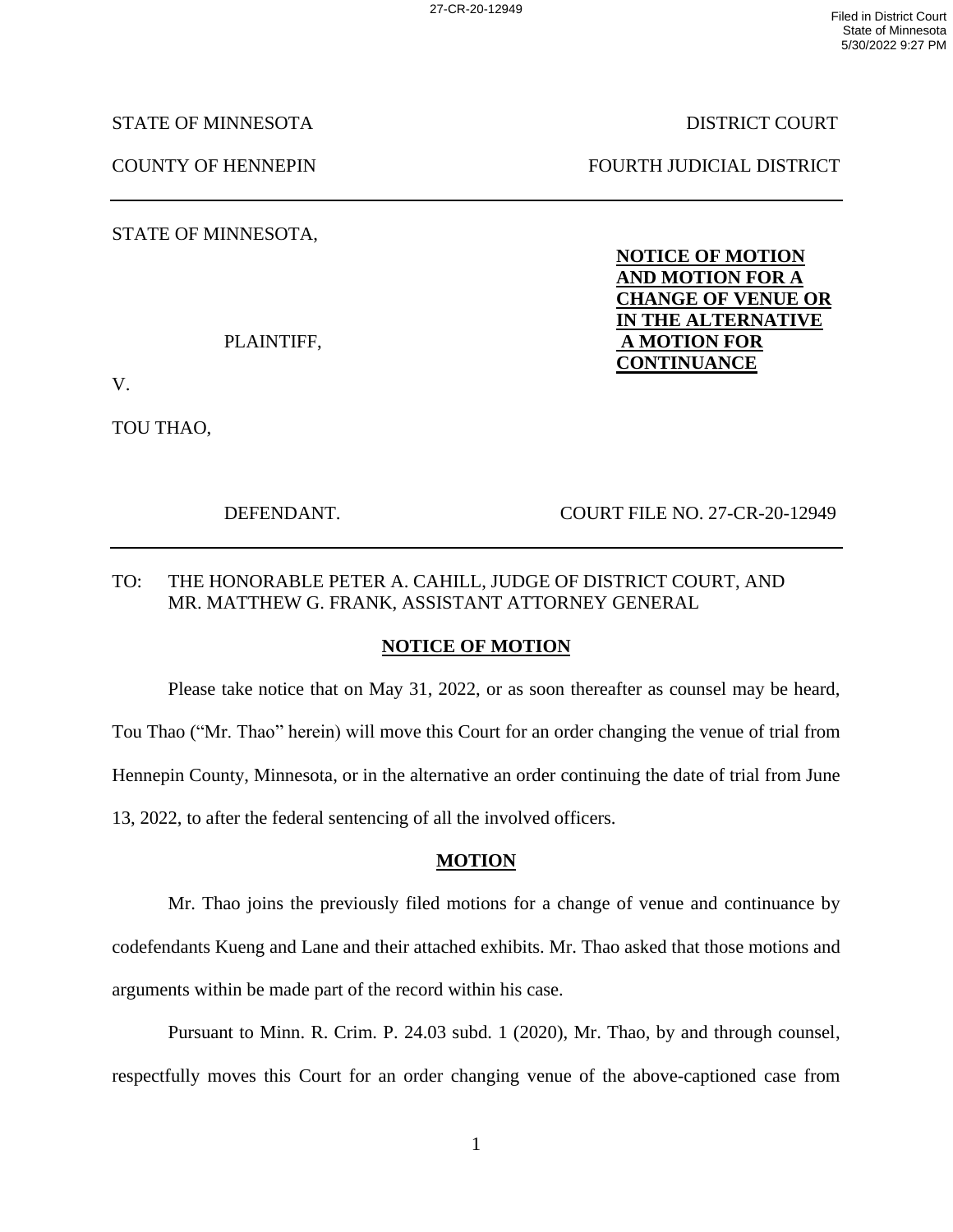Hennepin County, Minnesota to another county outside of the Twin Cities. In the alternative, Mr.

Thao moves this Court for an order continuing the trial date from June 13, 2022, to after federal

sentencing to dissipate pre-trial publicity in order to protect his constitutional rights to a fair trial.

### *Publicity Since Questionnaires Completed*

On February 24, 2022, a federal jury found Mr. Thao guilty on two-counts related to the

death of George Floyd. The next day the StarTribune's – the Minneapolis most populous paper –

front page was taken up entirely of coverage and photographs relating to the guilty verdict.

On May 10, 2022, local news covered the Memorandum and Order filed in the related federal trial that denied Mr. Thao's motions for mistrial and acquittal. Judge Magnuson's order contained critiques of the prosecution of Mr. Thao and Mr. Kueng, including:

> This Court has had the privilege of working in dozens of emerging democracies around the world to ensure that judicial independence is preserved as the fundamental building block of the rule of law. In many former totalitarian states, the rule of law suffers because of the disproportionate power of the prosecutor vis-à-vis the accused and the judiciary. The Court views the Government's conduct in this case—not the least of which was assigning no fewer than seven prosecutors to try the case—as frighteningly close to that line of overzealous prosecution.

Memorandum and Order at 9-10, *United States v. Thao,* 0:21-cr-00108-PAM-TNL, Doc. 334. Judge Magnuson specifically called into question the disregard of policies prosecuting attorneys showed by moving forward with both federal and state-level charges for the same crime. *Id.* 

On May 18, 2022, co-defendant Thomas Lane plead guilty to this Court. The local news covered the plea extensively. Lead prosecuting attorney Keith Ellison released a statement which was also covered at length. 'Pleased Thomas Lane has accepted responsibility': Attorney General Ellison statement on guilty plea in death of George Floyd (May 18, 2022) [https://www.ag.state.mn.us/Office/Communications/2022/05/18\\_ThomasLane.asp.](https://www.ag.state.mn.us/Office/Communications/2022/05/18_ThomasLane.asp)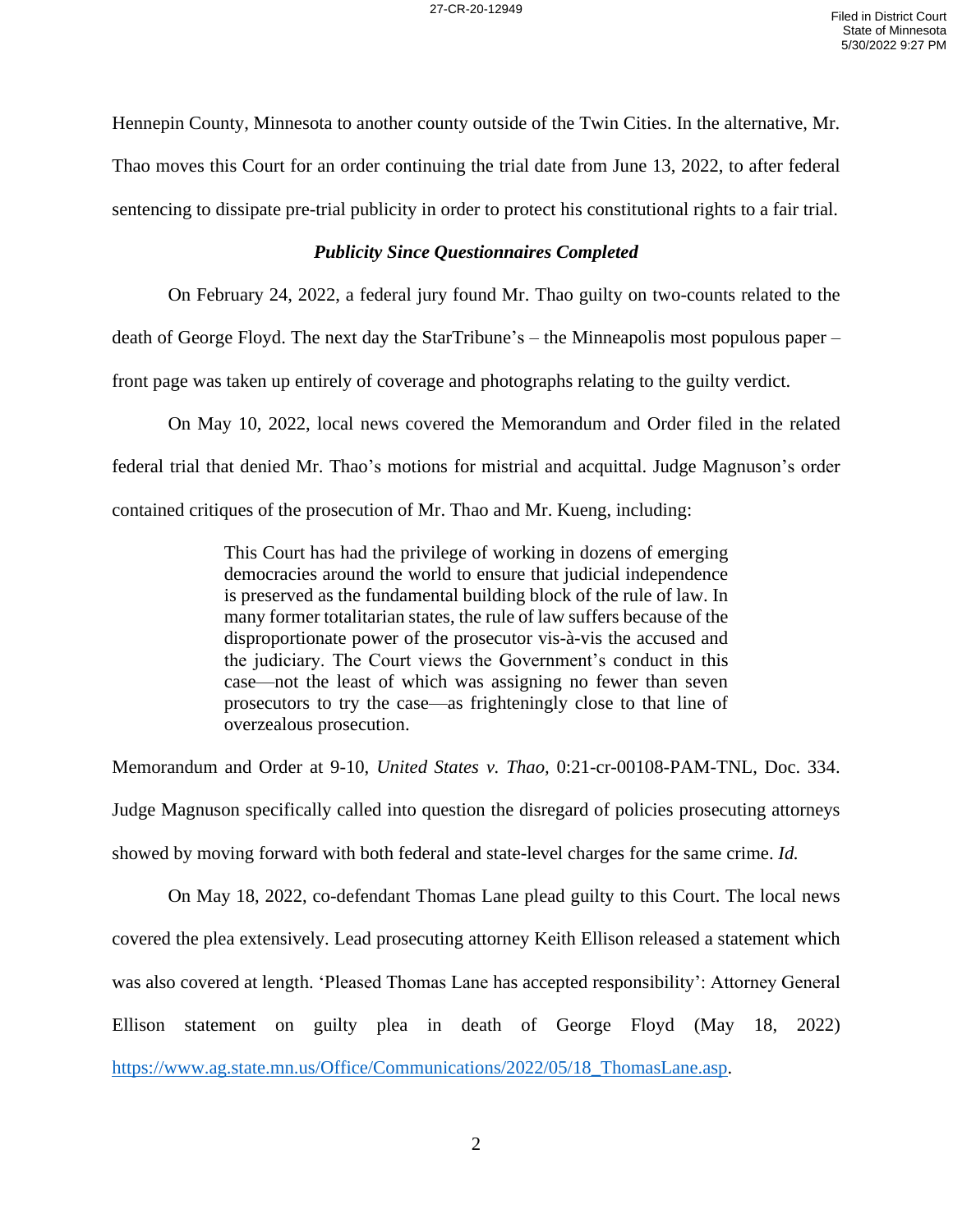On May 20, 2022, a complaint went public relating to The Hennepin County Attorney Mike Freeman harassing and retaliating against prosecuting attorney Amy Sweasy – who is regarded as one of the top police use-of-force prosecuting attorneys in the country – after she disagreed for wanting to charge Mr. Thao, Mr. Lane, and Mr. Kueng for their involvement. *See* Attachment 1. Local news covered the story.<sup>1</sup> The complaint highlights the charging decision of Mr. Thao, Mr. Kueng, and Mr. Lane, which Ms. Sweasy told Mr. Freeman "violated professional and ethical rules" and so she withdrew from the case. *Id.* Ms. Sweasy alleged that Mr. Freeman responded by "discrimination and reprisal against me which included, but was not limited to, ostracizing me, treating me hostilely, removing job duties and refusing to assign me to the role for which I was trained" and filled her position with male prosecuting attorneys less qualified than her. *Id.* Hennepin County paid Ms. Sweasy \$190,000 in damages and instituted a no-contact agreement between her and Mr. Freeman due to his retaliation against her. The complaint states that other prosecuting attorneys disagreed with Mr. Freeman's charging of Mr. Thao and Mr. Kueng and quit this case because of the charges. *Id.* 

On May 24, 2022, Mr. Neal Katyal – a private attorney dealing with pretrial motions for this case – was reported to have a "possible new legal industry high" billable rate. The \$2,465 per hour rate (\$410.83 for every 6 minutes) was objected by a U.S. Trustee. The U.S. Trusteee asked a federal judge in New Jersey to block a company from hiring Mr. Katyal "calling his hourly rate

<sup>1</sup> Complaint: Hennepin County Attorney Freeman made sexist remarks (May 20, 2022) [https://www.kare11.com/video/news/local/complaint-hennepin-county-attorney-freeman-made-sexist-remarks/89-](https://www.kare11.com/video/news/local/complaint-hennepin-county-attorney-freeman-made-sexist-remarks/89-45611d14-c916-4dcc-abdf-458cfa7a422c#:~:text=A%20complaint%20obtained%20by%20KARE%2011%20made%20to,kare11.com%20Published%3A%206%3A24%20PM%20CDT%20May%2020%2C%202022) [45611d14-c916-4dcc-abdf-](https://www.kare11.com/video/news/local/complaint-hennepin-county-attorney-freeman-made-sexist-remarks/89-45611d14-c916-4dcc-abdf-458cfa7a422c#:~:text=A%20complaint%20obtained%20by%20KARE%2011%20made%20to,kare11.com%20Published%3A%206%3A24%20PM%20CDT%20May%2020%2C%202022)[458cfa7a422c#:~:text=A%20complaint%20obtained%20by%20KARE%2011%20made%20to,kare11.com%20Publ](https://www.kare11.com/video/news/local/complaint-hennepin-county-attorney-freeman-made-sexist-remarks/89-45611d14-c916-4dcc-abdf-458cfa7a422c#:~:text=A%20complaint%20obtained%20by%20KARE%2011%20made%20to,kare11.com%20Published%3A%206%3A24%20PM%20CDT%20May%2020%2C%202022) [ished%3A%206%3A24%20PM%20CDT%20May%2020%2C%202022.](https://www.kare11.com/video/news/local/complaint-hennepin-county-attorney-freeman-made-sexist-remarks/89-45611d14-c916-4dcc-abdf-458cfa7a422c#:~:text=A%20complaint%20obtained%20by%20KARE%2011%20made%20to,kare11.com%20Published%3A%206%3A24%20PM%20CDT%20May%2020%2C%202022)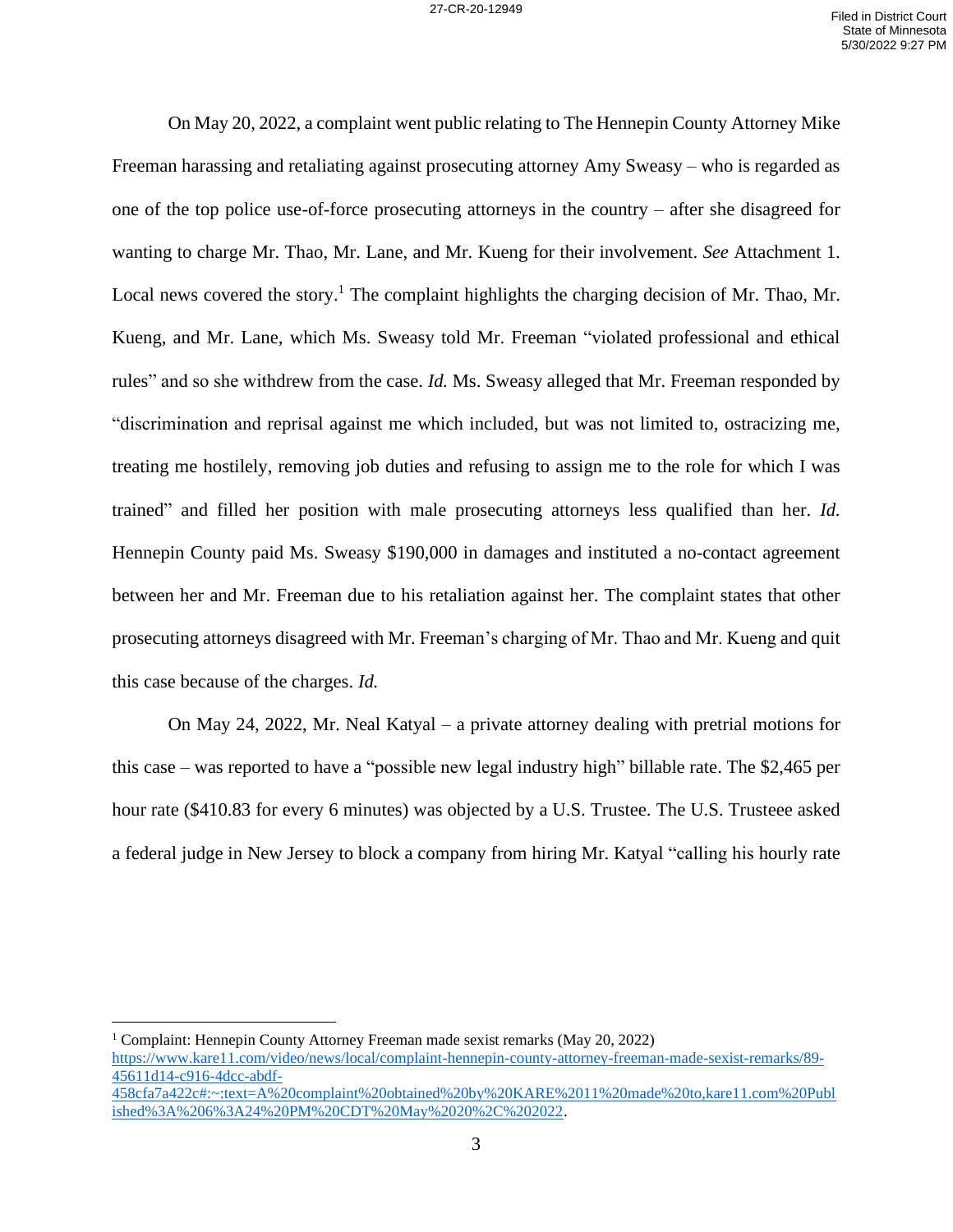'significantly higher' than that of" other law firm partners, such as the \$1,350/hour billed by Jones Day partners.<sup>2</sup>

On May 25, 2022, it was the two-year anniversary of George Floyd's death. The following took place:

- President Biden released a briefing titled "FACT SHEET: President Biden to Sign Historic Executive Order to Advance Effective, Accountable Policing and Strengthen Public Safety", President Biden signed the executive order into law honoring George Floyd<sup>3</sup>;
- A bronze statute of George Floyd was erected in his honor;
- George Floyd's family flew into George Floyd Square for the official ceremony changing the intersection to by now named "George Perry Floyd Square" – the place of this case. Mayor Frey attended and met with the Floyd family along with City Council President Andrew Jenkins. A crowd gathered and booed the Mayor who had to seek shelter in a local business. When he came back out some time later, City Council President Jenkins asked the crowd to redirect their anger<sup>4</sup>;
- The Annual Day of Racial Reckoning Assembly a sanctioned city event in Minneapolis took place in the Public Services Building and was attended by city employees, Mayor Jacob Frey, and Minneapolis Fire Chief Bryan Tyner. The Black national anthem and "collections of racial justice songs echoed through the bells of City Hall". Minneapolis Fire Chief stated "I don't knew about you … but I felt a great sense of pride". *Id.*;

<sup>2</sup> Karen Sloan and Mike Scarcella, *Lawyer's \$2,465 hourly rate draws objection in J&J talc bankruptcy case,* Reuters (May 24, 2022, 10:11 am CDT)[, https://www.reuters.com/legal/litigation/jj-bankruptcy-trustee-balks-neal](https://www.reuters.com/legal/litigation/jj-bankruptcy-trustee-balks-neal-katyals-2465-hourly-rate-2022-05-23/)[katyals-2465-hourly-rate-2022-05-23/.](https://www.reuters.com/legal/litigation/jj-bankruptcy-trustee-balks-neal-katyals-2465-hourly-rate-2022-05-23/)

<sup>3</sup> [https://www.whitehouse.gov/briefing-room/statements-releases/2022/05/25/fact-sheet-president-biden-to-sign](https://www.whitehouse.gov/briefing-room/statements-releases/2022/05/25/fact-sheet-president-biden-to-sign-historic-executive-order-to-advance-effective-accountable-policing-and-strengthen-public-safety/)[historic-executive-order-to-advance-effective-accountable-policing-and-strengthen-public-safety/](https://www.whitehouse.gov/briefing-room/statements-releases/2022/05/25/fact-sheet-president-biden-to-sign-historic-executive-order-to-advance-effective-accountable-policing-and-strengthen-public-safety/)

<sup>4</sup> Maya Rao, Faiza Mahamud, and Susan Du, *Two years later, Minnesotans gather to remember George Floyd,*  StarTribune (May 25, 2022 at 10:39 AM) [https://www.startribune.com/two-years-later-minnesotans-gather-to](https://www.startribune.com/two-years-later-minnesotans-gather-to-remember-george-floyd/600176411/)[remember-george-floyd/600176411/.](https://www.startribune.com/two-years-later-minnesotans-gather-to-remember-george-floyd/600176411/)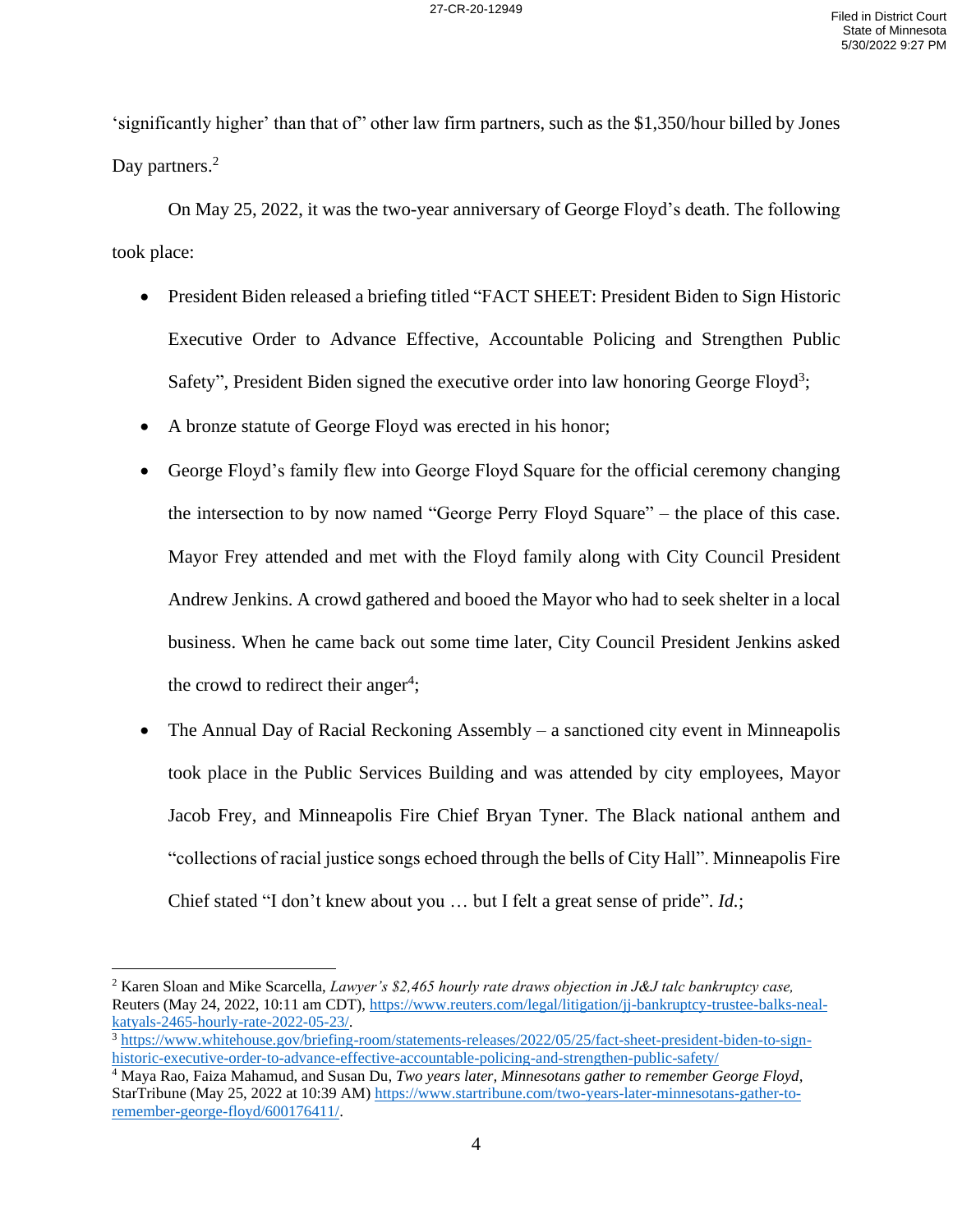• People protested the governor's residence in Saint Paul holding signs that said "Black Lives" Matter" and "Say his name" while demanding further actions by the government. The protest was called the George Floyd Angel Anniversary Rally<sup>5</sup>;

On May 31, 2022, PBS will air a series called Police on Trial, about *State v. Chauvin* and the other co-defendants' trials. The series will feature many local persons including StarTribune reporters. *Police on Trial Watch the Trailer,* PBS, *[https://www.pbs.org/wgbh/frontline/film/police](https://www.pbs.org/wgbh/frontline/film/police-on-trial/)[on-trial/.](https://www.pbs.org/wgbh/frontline/film/police-on-trial/)* 

### *Change of Venue*

The venue must be changed because "a fair and impartial trial cannot be had in the county in which the case is pending", "in the interest of justice", and because of overwhelming pretrial publicity that – should the trial date be kept to June 13, 2022 – would violate Mr. Thao's state and federal constitutional rights to a jury trial with a fair and impartial jury. Minn. R. Crim. P. 24.03 subd. 3 (2020); Minn. R. Crim. P 25.02 subd. 3 (2020); U.S. Const. amend. VI; Minn. Const. art. I, § 4.

The United States Constitution (U.S. Const. amend. VI, XIV) and the Minnesota Constitution (Minn. Const. art. I, § 4 and 6) both guarantee a defendant's right to a fair trial. The constitutional right to a fair trial is "the most fundamental of all freedoms". *Estes v. Texas,* 381 U.S. 532, 540 (1965). One of the most important components of such right is the impartial jury.

The Court may move the venue of a trial to any county in Minnesota. Minn. R. Crim. P. 24 cmt. (2020). Whether a change of venue should be granted is largely within the discretion of the trial court. *See State v. Thompson,* 123 N.W.2d 378 (Minn. 1963). Under the Minnesota Rules of

<sup>5</sup> Pam Louwagie, *Events marking the two-year anniversary of the police killing of George Floyd,* StarTribune (May 25, 2022 at 5:00 AM) [https://www.startribune.com/events-marking-the-two-year-anniversary-of-the-police-killing](https://www.startribune.com/events-marking-the-two-year-anniversary-of-the-police-killing-of-george-floyd/600176328/)[of-george-floyd/600176328/](https://www.startribune.com/events-marking-the-two-year-anniversary-of-the-police-killing-of-george-floyd/600176328/) .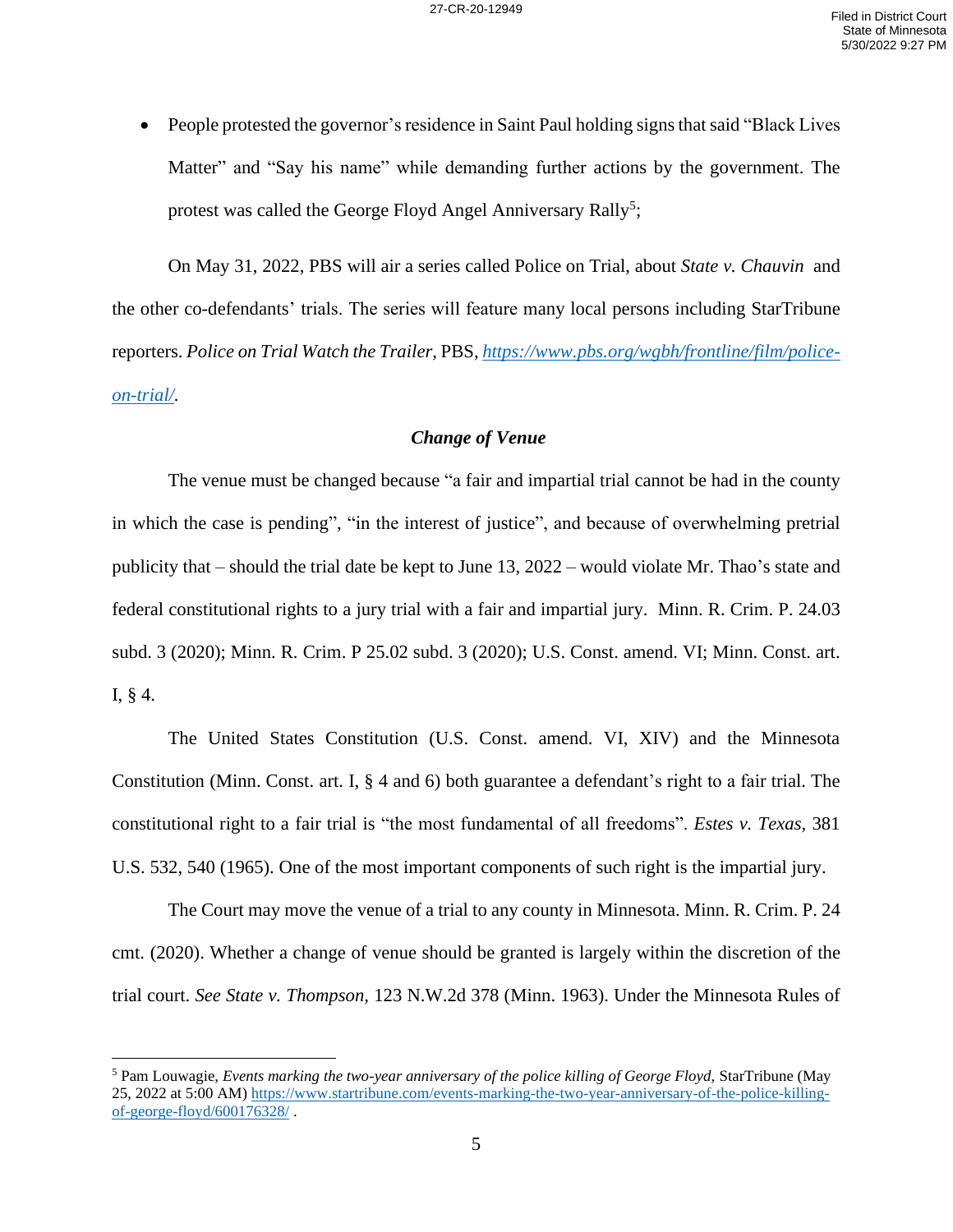Criminal Procedure, a change of venue **must** be granted "[i]f the court is satisfied that a fair and impartial trial cannot be had in the county in which the case is pending." Minn. R. Crim. P. 24.03 subd. 1(a) (2020). A change of venue must be granted where it appears likely that an impartial jury cannot be obtained in the county in which the crime was committed. State v. Thompson, 123 N.W.2d 378 (Minn. 1963). The venue may be changed upon motion by the Defense, the State, or upon the Court's own initiative. See Minn. R. Crim. P. 24 cmt. (2020).

The trial court should determine venue before the jury is sworn. *See State v. Thompson,*  123 N.W.2d 378, 380 (Minn. 1963). When it appears likely that it is impossible to procure a fair trial before an impartial jury in the county in which the crime was committed, the trial court should change venue to a county where an impartial jury can be obtained:

> Courts can do little to restrain news media from printing or broadcasting what they claim is news, but, when it appears that the public has been subjected to so much publicity about a case that it seems unlikely that a fair trial can be had in the locality in which the trial normally would be held, the court can and should see to it that the trial is transferred to another locality in which is more probable that a fair trail can be held.

*State v. Thompson,* 123 N.W.2d 378, 380-381 (Minn. 1963). The Minnesota Supreme Court has required a change of venue without the defendant showing actual prejudice in criminal cases with unprecedented pretrial media coverage. *See State v. Thompson,* 123 N.W.2d 378 (Minn. 1963). 6

"A motion for … change of venue **must** be granted whenever **potentially prejudicial material** creates a reasonable likelihood that a fair trial cannot be had." Minn. R. Crim. P. 25.02

<sup>6</sup> Where the Minnesota Supreme Court stated: "Probably no case in the memory of anyone in this locality has aroused so much interest and so much discussion as this one. Over a period of several months hardly a day has elapsed when something has not been said or written in a news medium of one kind or another. It is important that the constitutional guaranty of the freedom of the press not be curtailed if we are to exist as a free people. It is equally important, however, that, when the unrestrained exercise of this right clashes with the right of an accused person to be tried by an impartial jury having no preconceived opinions as to the guilt or innocence of the accused, the rights of such accused person must be protected by transferring the case to a locality where the public may not have been influenced as much by the publicity that has been given the case." State v. Thompson, 123 N.W.2d 378, 381 (Minn. 1963).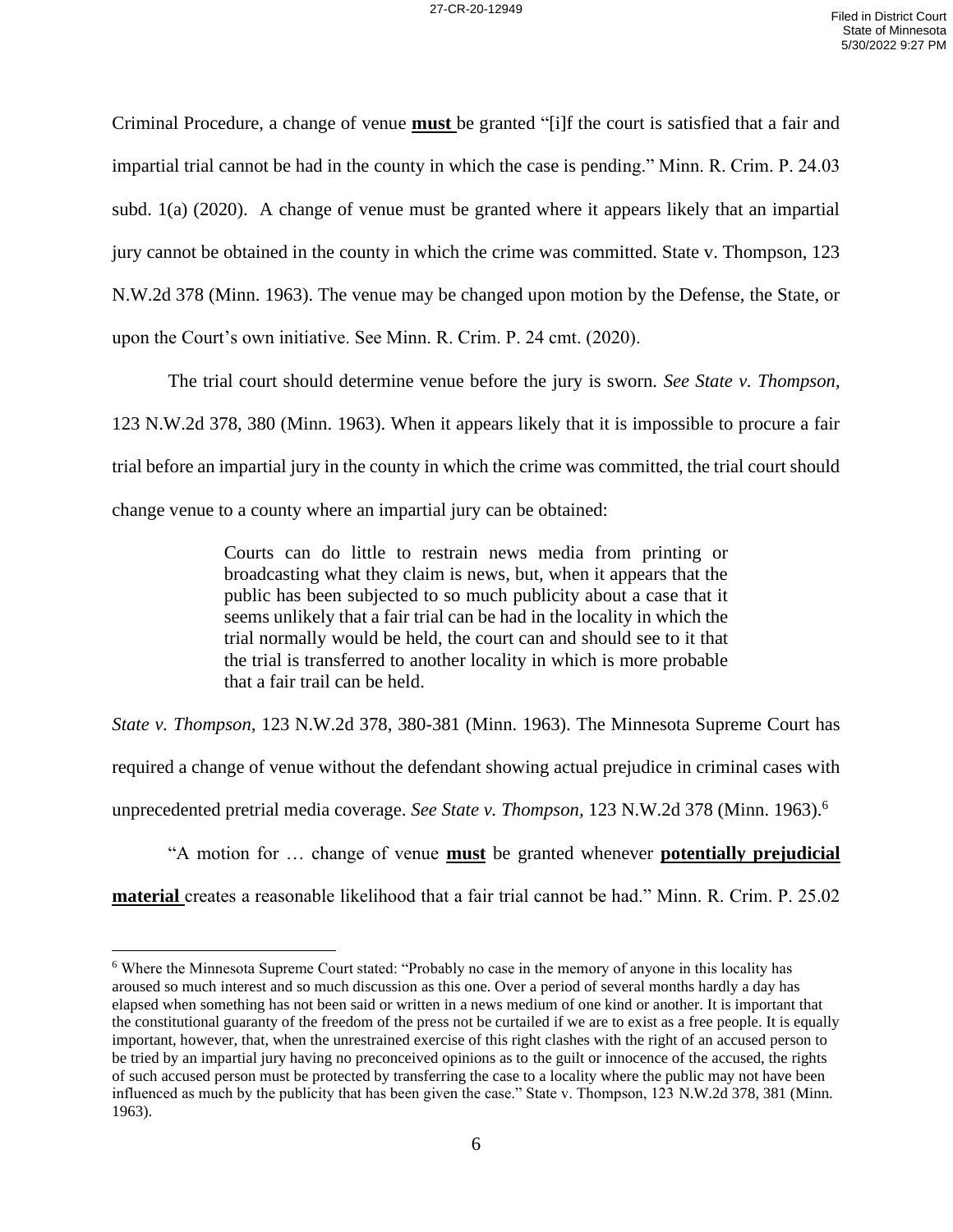subd. 3 (2020)(emphasis added). Here, there is no potentially prejudicial material. There is prejudicial material. And is it highly prejudicial. There is not a potential for the jurors to be biased by it, only a question of *how much bias?* Below is a small sample of what the potential jury pool believes going into this case. The jury questionnaires went out prior to any of the prejudicial events occurring after February 24, 2022 and they already demonstrate bias against the defendants. With this jury pool in this venue, there is no possibility for Mr. Thao to have a fair trial.

- "All officers involved in this incident are absolutely in the wrong."
- "I've watched the footage multiple times, and my opinion hasn't/won't change."
- "With everything I've heard about this case I would have a difficult time being impartial."
- "Probably not. I have very strong feelings about this case and the havoc it caused the south Minneapolis community." (In response to the penultimate question regarding impartiality).
- "I personally could not possibly set aside what I saw with my own eyes. To be honest, I don't believe anyone could." (In response to whether or not the potential juror would have difficulty only judging the case on evidence in the courtroom).
- "I was nervous that if Derek [Chauvin] was not found guilty Minneapolis would not recover. Luckily he was found guilty."
- "I known Chauvin was convicted and I strongly think the others should too."
- "I feel strong about them being guilty." (The explanation to the potential juror's 'yes' answer to whether they would have difficulties presuming the three co-defendants innocent).
- "I think that dealing with the aftermath will be tough. I feel like people will be upset, regardless of the verdict." (On why the potential juror does not want to be a juror in this case).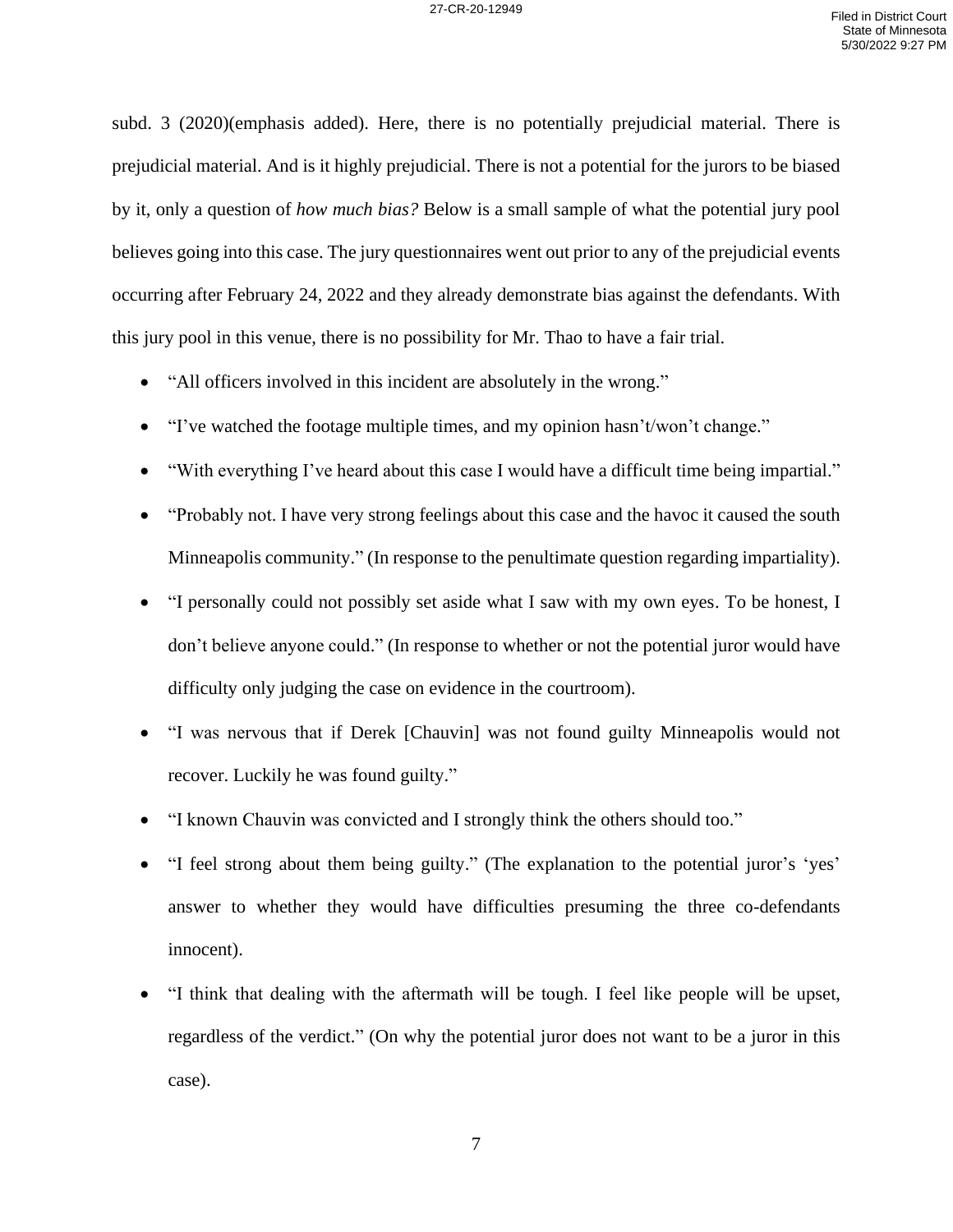- "I watched the Derek Chauvin trial every single day, and I believe his guilty verdict is appropriate, and I believe the other officers are guilty too."
- "The police officers should be criminally charged."
- "My thoughts and opinions regarding the three defendants are firmly formed and developed, I do not see those changing no matter the circumstances."

Under the Minnesota Rules of Criminal Procedure, a change of venue may be granted "[i]n the interests of justice." Minn. R. Crim. P. 24.03 subd. 1(c) (2020). The venue may be changed upon motion by the Defense, the State, or upon the Court's own initiative. Minn. R. Crim. P. 24 cmt. (2020). In determining whether venue should be changed in interests of justice, the trial court has wide discretion. State v. Thompson, 123 N.W.2d 378, 380 (Minn. 1963).

It is clear that Hennepin County jurors have particular ties to this case as many have had their homes, communities, or jobs personally affected. In their response to co-defendant Kueng's motion for change of venue and continuance, the State claims that there is "simply no comparison" to a case such as *Sheppard. See State's Opposition to a Change of Venue or a Continuance.* That idea is inaccurate as SCOTUS's purpose in hearing and ruling on *Sheppard* was to formulate a path for cases just like it, where the pre-trial publicity is overwhelming. This is such a case. No other case has garnered more attention by the public than this one, shown by the numerous books, movies, statutes, articles – and *especially* – the 18 million viewers who tuned into the *State v*. *Chauvin* verdict.

#### *Continuance*

Should this Court not grant a change of venue, continuing the trial date until a year after the federal sentencing would guarantee that Mr. Thao has a constitutionally fair trial with a jury who is impartial because the pre-trial publicity would disperse.